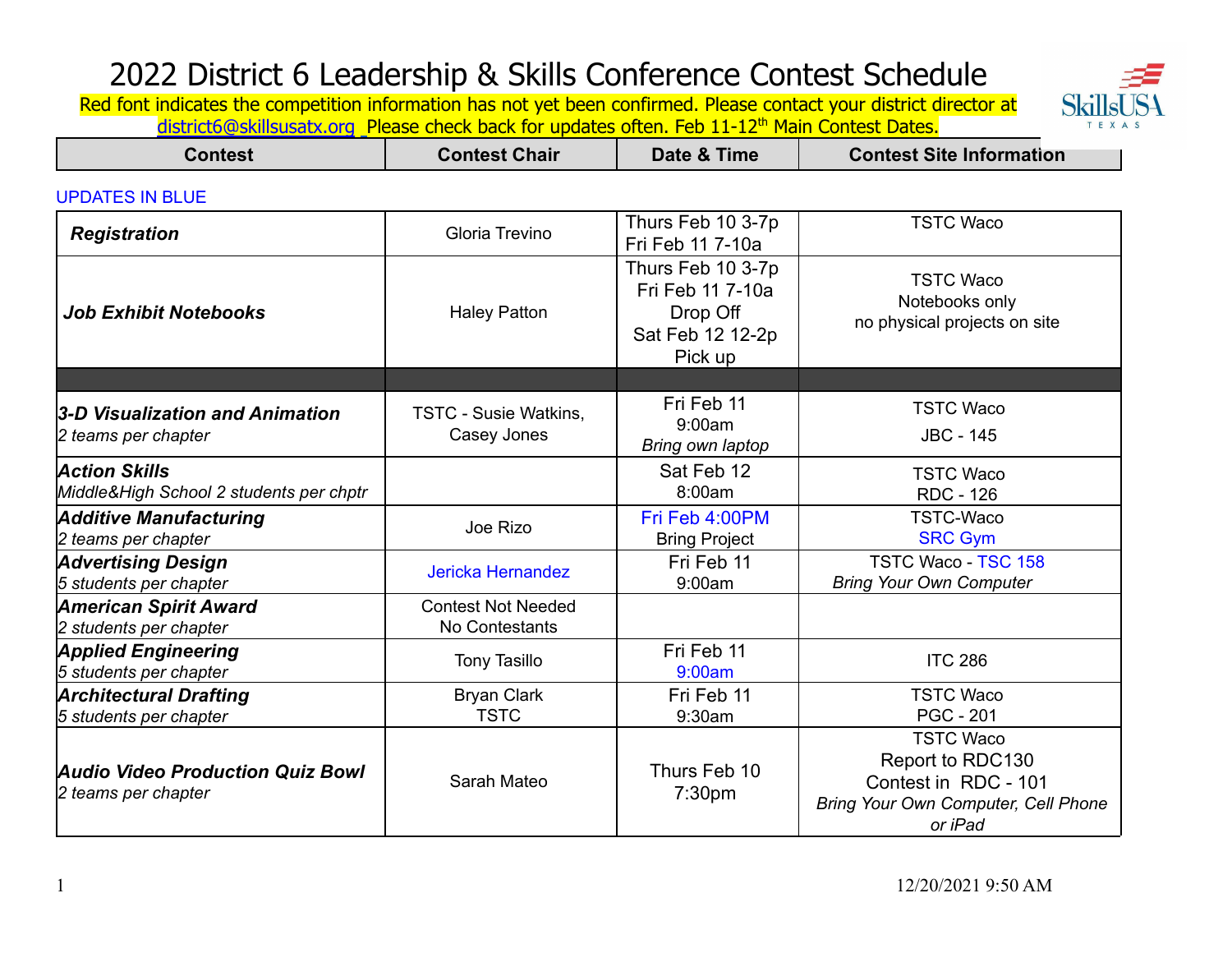**Skills** T E X A S

| <b>Contest</b>                                                                                  | <b>Contest Chair</b>                                                                    | Date & Time                       | <b>Contest Site Information</b>                                              |
|-------------------------------------------------------------------------------------------------|-----------------------------------------------------------------------------------------|-----------------------------------|------------------------------------------------------------------------------|
|                                                                                                 |                                                                                         |                                   |                                                                              |
| Audio/Radio Production                                                                          | <b>Clifford Reed</b>                                                                    | Fri Feb 11                        | <b>TSTC Waco</b>                                                             |
| 2 teams per chapter                                                                             | clreed@duncanvilleisd.org                                                               | 9:00am-1:00pm                     | <b>EEC 162</b>                                                               |
| <b>AutoCAD Civil Design</b>                                                                     | <b>Contest Not Needed</b>                                                               |                                   |                                                                              |
| 5 students per chapter                                                                          | No Contestants                                                                          |                                   |                                                                              |
| <b>Automated Manufacturing Technology</b>                                                       | <b>Contest Not Needed</b>                                                               |                                   |                                                                              |
| 5 students per chapter                                                                          | No Contestants                                                                          |                                   |                                                                              |
| <b>Automotive Maintenance &amp; Light</b><br><b>Repair</b> 5 students per chapter               | <b>Matthew Mills</b>                                                                    | Fri Feb 11<br>9:30am              | <b>TSTC Waco</b><br><b>TTC, Fentress Center</b><br>TTC 110 - MOPAR Classroom |
| <b>Automotive Refinishing Technology</b><br>5 students per chapter                              | <b>TSTC - Tracy Marshall</b><br>Lunch Break 12pm-1pm;<br>Contest resumes at 1:15pm      | Fri Feb 11<br>9:30am              | <b>TSTC Waco</b><br>TTC Fentress center 103, 105                             |
| <b>Automotive Service Quiz Bowl</b><br>I team per chapter                                       | <b>TSTC - Richard Pickens</b><br><b>William East</b>                                    | Thurs Feb 10<br>6pm               | Report to RDC 126<br>Contest in RDC 103                                      |
| <b>Automotive Service Technology</b><br>5 students per chapter                                  | <b>TSTC - Matthew Mills</b>                                                             | Fri Feb 11<br>9:30am              | <b>Fentress Ctr</b><br><b>TSTC - Richard Pickens William East</b>            |
| Automotive Trades Tool ID<br>Middle and High School<br>5 students per chapter                   | <b>TSTC - Jon Dawe</b><br>Completed in groups of about 25 at a time.                    | Fri Feb 11<br>1:00pm              | <b>TSTC Waco</b><br><b>ITC - 112</b>                                         |
| <b>Aviation Maintenance Technology</b><br>5 students per chapter                                | <b>Contest Not Needed</b><br>No Contestants                                             |                                   |                                                                              |
| <b>Barbering</b><br>5 students per chapter                                                      | Keisha Montgomery                                                                       | Sat Feb 5                         | Dubiski Career High School                                                   |
| <b>Basic Health Care</b><br>5 students per chapter                                              | Sandra Williams<br>Judge: Dr. Dorothy Post                                              | Sat Feb 5<br>11:00am              | Dubiski Career High School                                                   |
| <b>Broadcast News Production</b><br>2 teams per chapter<br>(4 students/1 teleprompter operator) | Dee McCown/<br><b>Greg Paschal</b><br>dmccown@garlandisd.net<br>gspascha@garlandisd.net | February 4, 2020<br>8:00am-4:00pm | Lakeview Centennial High School<br>Garland                                   |
| <b>Building Maintenance</b><br>5 students per chapter                                           | <b>Contest Not Needed</b>                                                               |                                   | Contest offered as needed                                                    |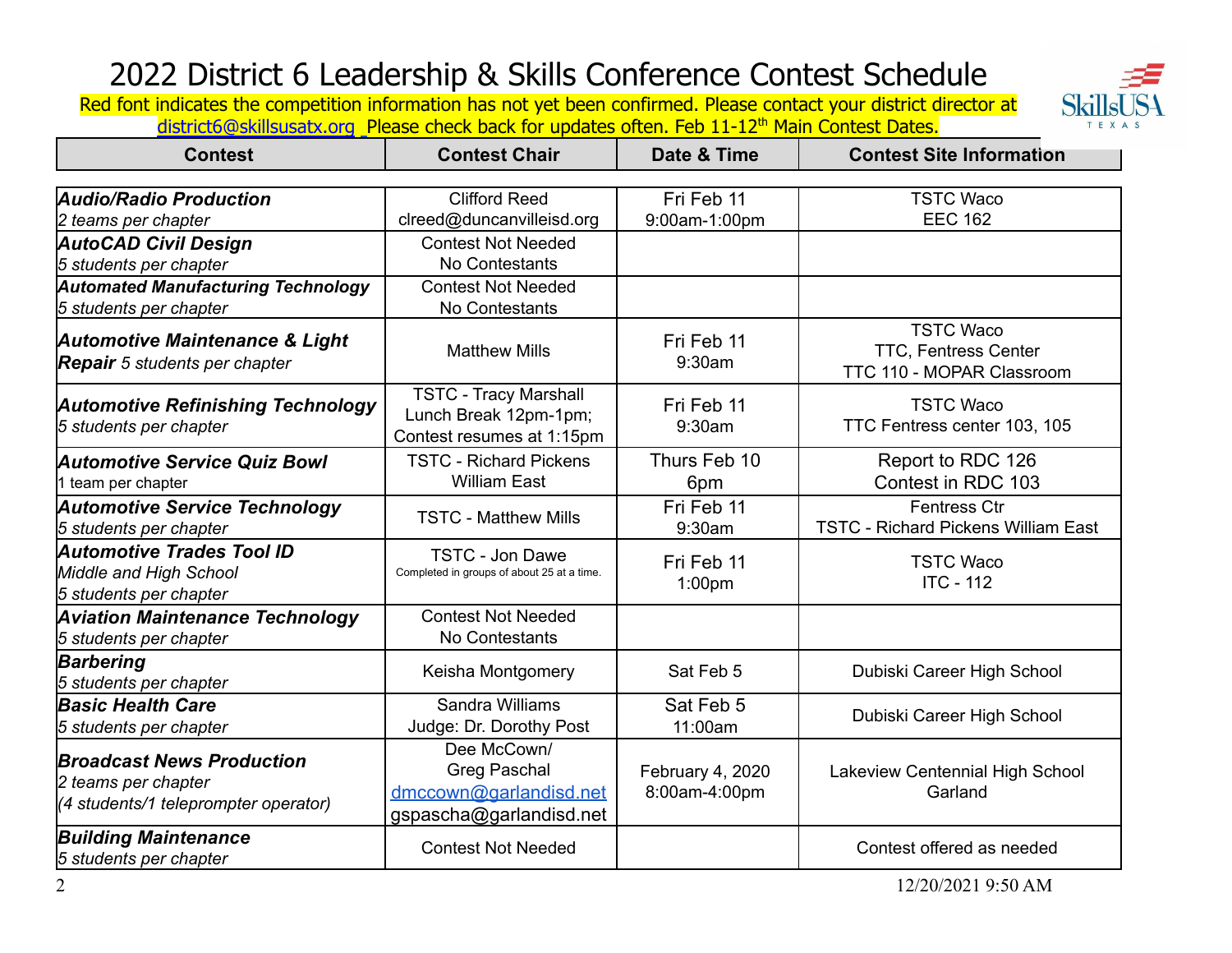**Skillsl** T E X A S

| <b>Contest</b>                        | <b>Contest Chair</b>                | Date & Time | <b>Contest Site Information</b>              |
|---------------------------------------|-------------------------------------|-------------|----------------------------------------------|
|                                       |                                     |             |                                              |
| <b>Building Search</b>                | <b>Justin Harper</b>                | Fri Feb 11  | <b>TSTC Waco</b>                             |
| 2 teams per chapter                   |                                     | 8:00am      | <b>BAT</b>                                   |
| <b>Cabinet Making</b>                 | Being Held Offsite                  |             |                                              |
| 5 students per chapter                |                                     |             |                                              |
| <b>Career Pathway Showcase</b>        |                                     | Sat Feb 12  | <b>TSTC Waco</b>                             |
| 2 teams per chapter                   |                                     | <b>TBA</b>  | 136                                          |
| <b>Career Promotion Demonstration</b> |                                     |             |                                              |
| 1 teams per chapter                   | <b>Being Held Offsite</b>           |             |                                              |
| <b>Carpentry</b>                      |                                     | Fri Feb 11  | <b>TSTC Waco</b>                             |
| 5 students per chapter                | <b>BCT Dept.</b>                    | 9:30am      | <b>BCT 107A</b>                              |
| <b>Chapter Business Procedure</b>     |                                     | Sat Feb 12  | <b>TSTC Waco</b>                             |
| 2 team per chapter                    | <b>Bill Smith</b>                   | <b>TBA</b>  |                                              |
| <b>Chapter Display</b>                | Set up must be complete by 12:30pm. | Sat Feb 12  | TSTC Waco - SRC Gym                          |
| 2 students per chapter                |                                     | <b>TBA</b>  | Drop Off 10:00AM - 12:00PM                   |
| <b>CNC 5 Axis</b>                     | <b>Contest Not Needed</b>           |             |                                              |
| 5 students per chapter                | No Contestants                      |             | Contest scheduled as needed                  |
| <b>CNC Milling Specialist</b>         | <b>Contest Not Needed</b>           |             | Contest scheduled as needed                  |
| 5 students per chapter                | No Contestants                      |             |                                              |
| <b>CNC Turning Specialist</b>         | <b>Contest Not Needed</b>           |             | Contest scheduled as needed                  |
| 5 students per chapter                | No Contestants                      |             |                                              |
| <b>CNC Technician</b>                 | <b>Contest Not Needed</b>           |             | Contest scheduled as needed                  |
| 5 students per chapter                | No Contestants                      |             |                                              |
| <b>Collision Damage Appraisal</b>     | <b>TSTC - Tracy Marshall</b>        | Fri Sat 11  | <b>TTC Rooms 109, 120</b>                    |
| 5 students per chapter                |                                     | 9:00am      |                                              |
| <b>Collision Repair Technology</b>    | <b>TSTC - Tracy Marshall</b>        | Fri Sat 11  | <b>TTC Rooms 109, 120</b>                    |
| 5 students per chapter                |                                     | 9:00am      |                                              |
| <b>Commercial Baking</b>              | Chef Johnathan Taylor               | Mon Feb 7th | <b>Dubiski Career HS</b>                     |
| 5 students per chapter                |                                     | 4:30-6:30pm |                                              |
| <b>Commercial Drone Demo</b>          |                                     |             | State Contest Only-no district registration. |
|                                       |                                     |             | National Technical Standard available now    |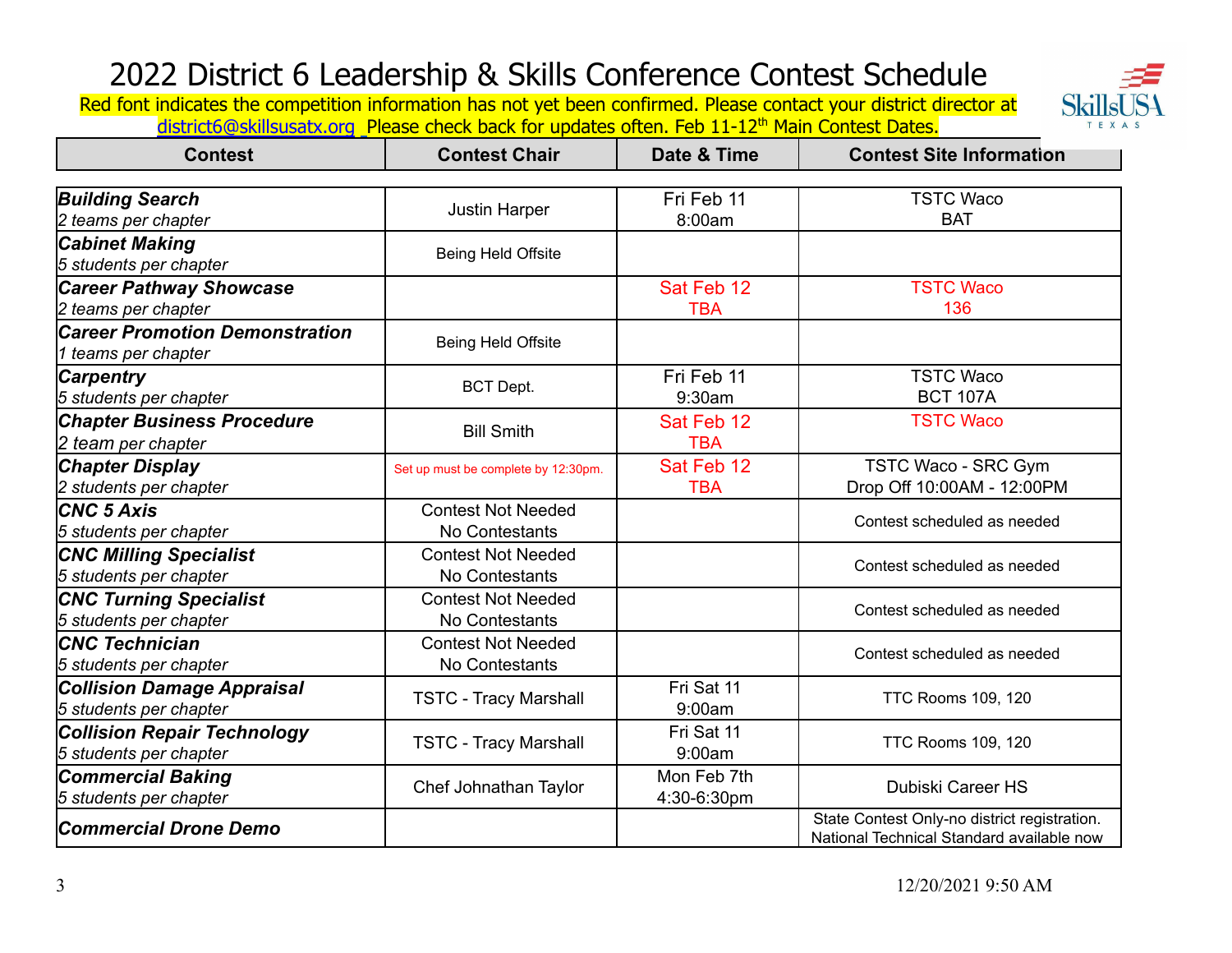

| <b>Contest</b>                                                      | <b>Contest Chair</b>                        | Date & Time                    | <b>Contest Site Information</b>    |
|---------------------------------------------------------------------|---------------------------------------------|--------------------------------|------------------------------------|
|                                                                     |                                             |                                |                                    |
| <b>Community Action Project</b>                                     | <b>Contest Not Needed</b><br>No Contestants |                                |                                    |
| 5 students per chapter                                              |                                             |                                |                                    |
| <b>Community Emergency Response</b>                                 | <b>Justin Harper</b>                        |                                | <b>GPHS</b>                        |
| 1 team per chapter<br><b>Team</b>                                   | Justin.harper@gpisd.org                     |                                |                                    |
| <b>Community Service Project</b>                                    |                                             | Sat Feb 12                     | <b>TSTC Waco</b>                   |
| Middle and High School                                              |                                             | 9:00am                         | <b>RDC - 130</b>                   |
| 1 team per chapter                                                  |                                             |                                |                                    |
| <b>Computer Programming</b>                                         |                                             | Fri Feb 11                     | <b>TSTC Waco</b>                   |
| 5 students per chapter                                              | <b>TSTC - Alley Borden</b>                  | 9:00am                         | <b>JBC 145</b>                     |
|                                                                     |                                             | Bring own laptop<br>Fri Feb 11 | <b>TSTC Waco</b>                   |
| <b>Construction Materials ID</b><br>MS & HS 10 students per chapter | TSTC - Tony Chaffin                         | 2:00 <sub>pm</sub>             | <b>BCT</b>                         |
| Construction Tool Identification                                    |                                             | Fri Feb 11                     | <b>TSTC Waco</b>                   |
| MS & HS 10 students per chapter                                     | TSTC - Tony Chaffin                         | 2:00pm                         | <b>BCT</b>                         |
| <b>Cosmetology</b>                                                  |                                             |                                | Dubiski Career HS - Grand Prairie  |
| 5 students per chapter                                              | Kiesha Montgomery                           | Fri Feb 5                      |                                    |
| <b>Cosmetology 3D Freehand Nail Art</b>                             | Keisha Montongmery                          | Fri Feb 5                      | Dubiski Career HS - Grand Prairie  |
| 5 students per chapter                                              |                                             |                                |                                    |
| <b>Cosmetology Quiz Bowl</b>                                        | Keisha Montgomery                           | Thur Feb 10                    | <b>TSTC</b>                        |
| team per chapter                                                    |                                             | 6:00pm                         | Report to RDC 127 - Contest in 130 |
| <b>Crime Scene Investigation Team</b>                               | <b>Justin Harper</b>                        | Fri Feb 11                     | <b>TSTC Waco</b>                   |
| team per chapter                                                    |                                             | 8:00am                         | <b>SRC Gym</b>                     |
| <b>Criminal Justice</b>                                             | <b>Justin Harper</b>                        | Fri Feb 11                     | <b>TSTC Waco</b>                   |
| 5 students per chapter                                              |                                             | <b>TBA</b>                     |                                    |
| Criminal Justice Quiz Bowl                                          | <b>Justin Harper</b>                        | Thurs Feb 10                   | <b>TSTC Waco</b>                   |
| team per chapter                                                    |                                             | 7:30pm                         | <b>RDC 125</b>                     |
| <b>Culinary Arts</b>                                                | Martha Rivera                               | Fri Feb 11                     | <b>TSTC Waco</b>                   |
| 5 students per chapter                                              |                                             | 8:15am                         | <b>Cul 118</b>                     |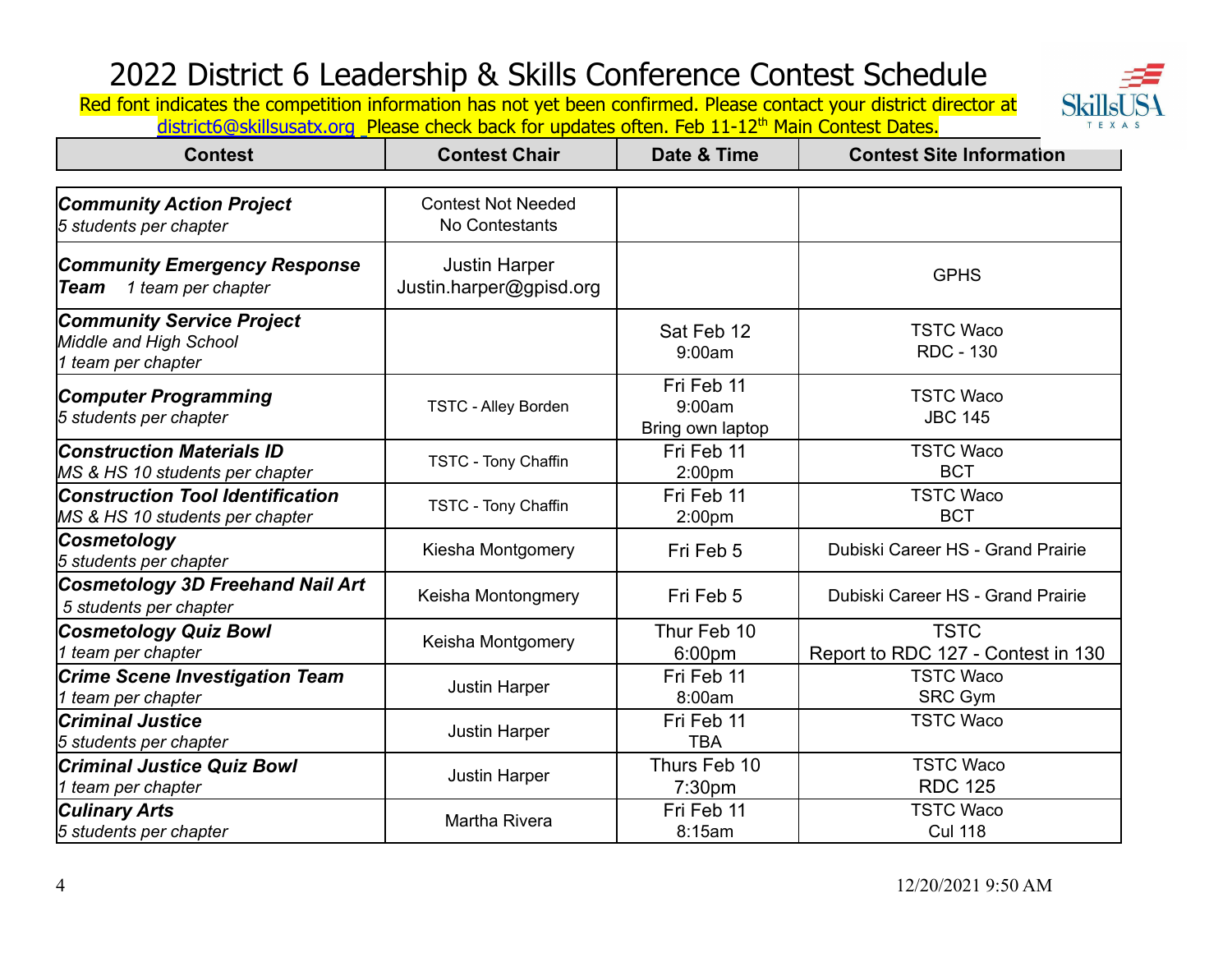**Skills** TEXAS

| <b>Contest</b>                                                  | <b>Contest Chair</b>                                                                                       | Date & Time                       | <b>Contest Site Information</b>                                                                                                                                                                                                                      |
|-----------------------------------------------------------------|------------------------------------------------------------------------------------------------------------|-----------------------------------|------------------------------------------------------------------------------------------------------------------------------------------------------------------------------------------------------------------------------------------------------|
|                                                                 |                                                                                                            |                                   |                                                                                                                                                                                                                                                      |
| Culinary Quiz Bowl<br>1 team per chapter                        | Martha Rivera, TSTC<br>martha.rivera@tstc.edu                                                              | Fri Feb 11<br>$8:00$ am           | <b>TSTC Waco</b><br>Bring Your Own Computer, Cell Phone or<br>iPad                                                                                                                                                                                   |
| <b>Customer Service</b><br>2 students per chapter               | <b>TSTC - Contest Customer</b><br>James Millington<br>Top 10 From Written Test will<br>Advance to Scenario | Sat Feb 12<br>8:00am              | <b>TSTC Waco</b><br>RDC 131 / Office Area                                                                                                                                                                                                            |
| <b>CyberSecurity</b><br>students per chapter                    | Being Held Offsite                                                                                         |                                   |                                                                                                                                                                                                                                                      |
| <b>Dental Assisting</b><br>5 students per chapter               | Sandra Williams<br>Judge: Dr. Dorothy Post                                                                 | Sat Feb 5<br>9:00am               | Dubiski Career High School<br>Dubiski 161 Smart Hospital                                                                                                                                                                                             |
| <b>Desktop Publishing</b><br>5 students per chapter             | <b>Being Held Offsite</b>                                                                                  |                                   |                                                                                                                                                                                                                                                      |
| <b>Diesel Equipment Technology</b><br>5 students per chapter    | Jake Spade - RDO                                                                                           | Fri Feb 11<br>9:00am              | <b>TSTC Waco</b><br><b>BAT-Diesel Equipment Technology</b><br>116-118                                                                                                                                                                                |
| <b>Digital Cinema Production</b><br>2 team per chapter          | Dee McCown<br>dmccown@garlandisd.net                                                                       | February 4 -<br>February 11, 2022 | Prompt will be released on Friday,<br>February $4th$ . Final product is to be<br>uploaded by 5:00pm on February 7, 2022.<br>Video files uploaded/shared to<br>D6DCP2022@gmail.com (include team resumes)<br>Interviews will be via ZOOM-Fri., Feb 11 |
| <b>Early Childhood Education</b><br>5 students per chapter      | Being Held Offsite                                                                                         |                                   |                                                                                                                                                                                                                                                      |
| <b>Electrical Construction Wiring</b><br>5 students per chapter | <b>BCT Dept</b>                                                                                            | Fri Feb 11<br>9:30am              | <b>TSTC Waco</b><br><b>BCT 107A</b>                                                                                                                                                                                                                  |
| <b>Electronics Technology</b><br>5 students per chapter         | <b>Amber Miller</b>                                                                                        | Fri Feb 11<br>10:00am             | <b>TSTC Waco</b><br><b>EEC 154</b>                                                                                                                                                                                                                   |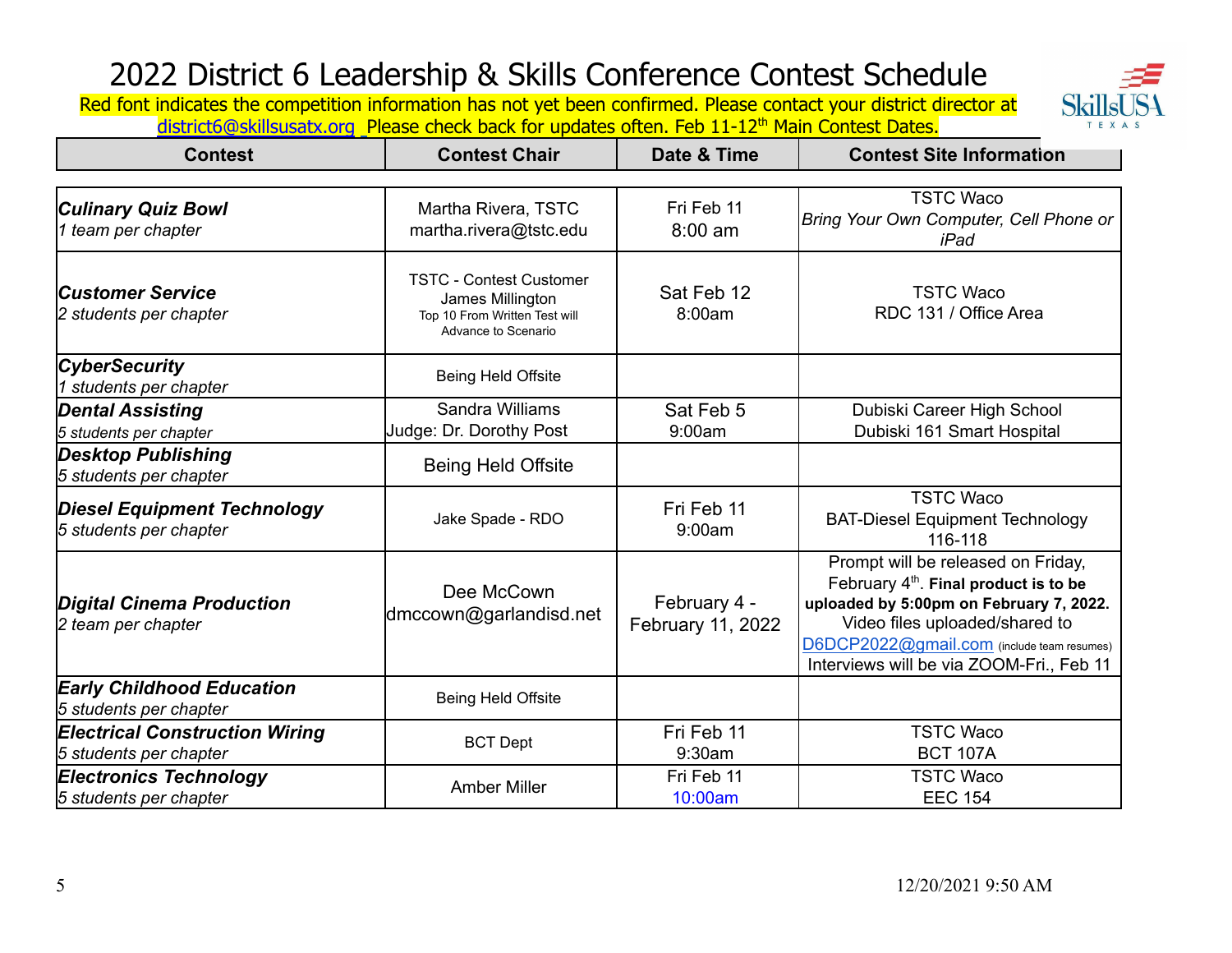Skillsl T E X A S

| <b>Contest</b>                                                                                               | <b>Contest Chair</b>                        | Date & Time              | <b>Contest Site Information</b>                    |
|--------------------------------------------------------------------------------------------------------------|---------------------------------------------|--------------------------|----------------------------------------------------|
| <b>Emblem Ceremony</b><br>Middle and High School 1 team per chapter<br>Cannot have both an emblem & OCC team | G. Trevino                                  | Sat Feb 12<br><b>TBA</b> | <b>TSTC Waco</b><br><b>TBA</b>                     |
| <b>Emergency Medical Technician</b><br>5 students per chapter                                                | <b>Contest Not Needed</b><br>No Contestants |                          |                                                    |
| <b>Employment Application Process</b><br>2 students per chapter                                              | Being Held Offsite                          |                          |                                                    |
| <b>Engineering Design/Technology</b>                                                                         |                                             | Fri Feb 11               | <b>TSTC Waco</b>                                   |
| 1 team per chapter                                                                                           |                                             | <b>TBA</b>               | <b>TBA</b>                                         |
| Entrepreneurship                                                                                             |                                             | Sat Feb 12               | <b>TSTC Waco</b>                                   |
| 1 team per chapter                                                                                           |                                             | 8:30am                   | <b>TSTC - 136</b>                                  |
| <b>Esthetics</b><br>5 students per chapter                                                                   | Kiesha Montgomery                           | Fri Feb 5<br><b>TBA</b>  | Dubiski Career HS                                  |
| <b>Extemporaneous Speaking</b><br>Middle and High School<br>2 students per chapter                           |                                             | Sat Feb 12<br>8:00am     | <b>TSTC Waco</b><br><b>RDC 125</b>                 |
| <b>Felony Traffic Stop</b>                                                                                   | <b>Justin Harper</b>                        | Fri Feb 11               | <b>TSTC Waco</b>                                   |
| 2 teams per chapter                                                                                          |                                             | 8:00am                   | <b>SRC Gym</b>                                     |
| Firefighting<br>5 students per chapter                                                                       | <b>Justin Harper</b>                        | Fri Feb 18               | <b>TCC</b><br>4801 Marine Creek Pkwy, Ft. Worth TX |
| <b>First Aid/CPR</b>                                                                                         | <b>Justin Harper</b>                        | Fri Feb 11               | <b>TSTC Waco</b>                                   |
| 5 students per chapter                                                                                       |                                             | 1:00pm                   | TSC 165-166                                        |
| <b>Forensic Science Team</b>                                                                                 | <b>Justin Harper</b>                        | Fri Feb 11               | <b>TSTC Waco</b>                                   |
| 5 students per chapter                                                                                       |                                             | <b>TBA</b>               | <b>TBA</b>                                         |
| <b>Graphic Communications</b>                                                                                | Kevin Walker                                | February 25th, 2022      | Dubiski Career High Grand Prairie                  |
| 3 students per chapter                                                                                       |                                             | 8:30am-2:30pm            | Note: Please bring \$5 for each attendee for lunch |
| <b>Graphic Image Sublimation</b>                                                                             | Kevin Walker/Gloria Trevino                 | February 25th, 2022      | Dubiski Career High Grand Prairie                  |
| 3 students per chapter                                                                                       |                                             | 8:30am-2:30pm            | Note: Please bring \$5 for each attendee for lunch |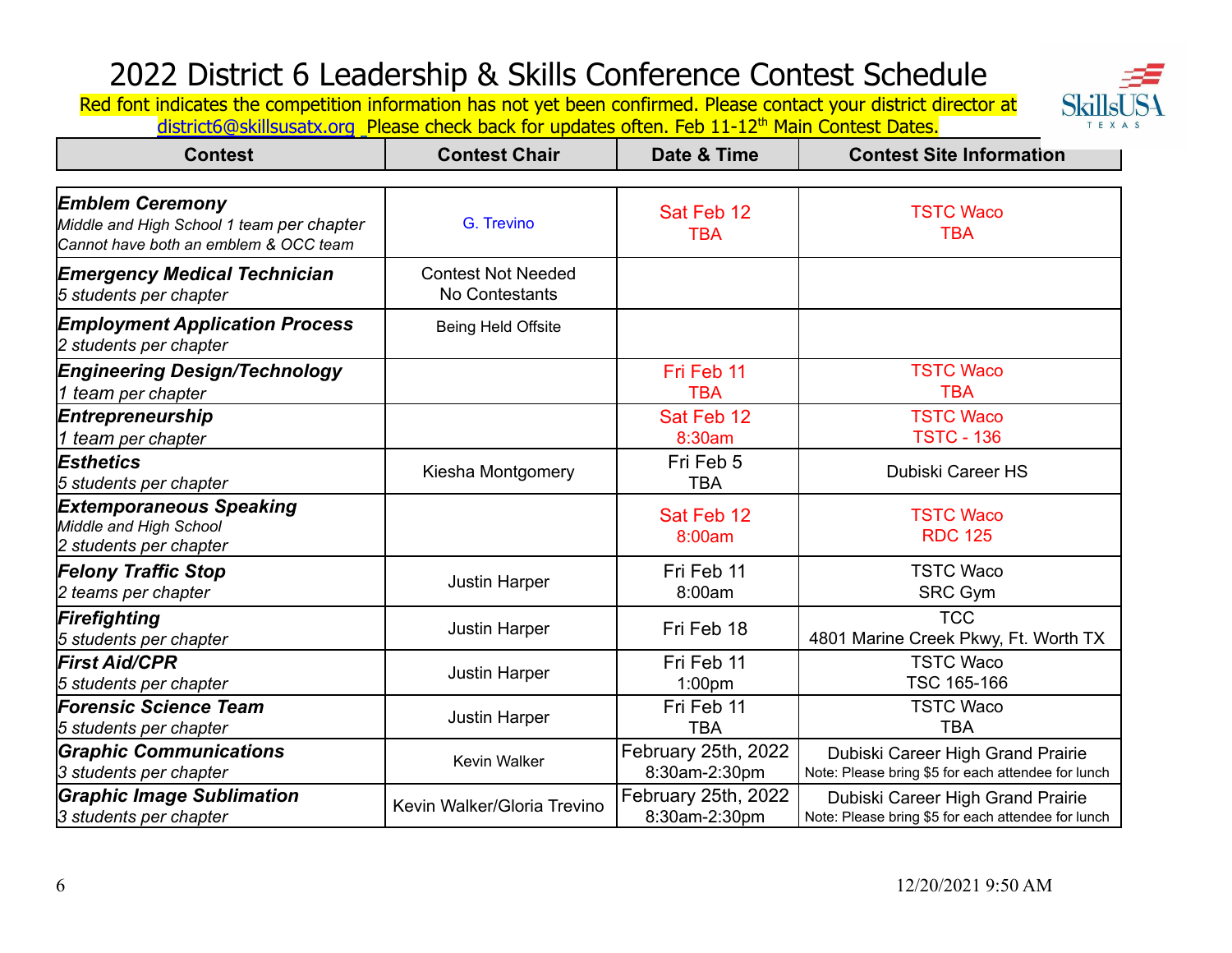**Skills** T E X A S

| <b>Contest</b>                                                                            | <b>Contest Chair</b>                                                                                                                                        | Date & Time              | <b>Contest Site Information</b>                                                             |
|-------------------------------------------------------------------------------------------|-------------------------------------------------------------------------------------------------------------------------------------------------------------|--------------------------|---------------------------------------------------------------------------------------------|
|                                                                                           |                                                                                                                                                             |                          |                                                                                             |
| <b>Health Knowledge Bowl</b><br>1 team per chapter                                        | Dr. Dossie Post                                                                                                                                             | Fri Feb 11<br>6:00pm     | <b>TSTC Waco</b><br><b>Bring Your Own Computer,</b><br>Cell Phone or iPad<br><b>RDC 131</b> |
| <b>Health Occupations Portfolio</b><br>5 students per chapter                             | <b>Contest Not Needed</b><br>No Contestants                                                                                                                 |                          |                                                                                             |
| <b>Heating, Vent, Air Cond, Refrig</b><br>5 students per chapter                          | TSTC - Jamie Brannen<br>Judges will pick up students at front door                                                                                          | Fri Feb 11<br>9:30am     | <b>TSTC Waco</b><br><b>ACT Lobby</b>                                                        |
| <b>Industrial Motor Control</b><br>5 students per chapter                                 | <b>Thomas Pablo</b><br>TLpablo@garlandisd.net                                                                                                               | Feb <sub>3</sub><br>9am  | Gilbreath Reed Career and Technical<br>Center                                               |
| <b>Information Technology Services</b><br>5 students per chapter                          | <b>TSTC Sherri Ruble</b><br>Written test                                                                                                                    | Fri Feb 11<br>9:00am     | <b>TSTC Waco</b><br><b>TSC 163</b>                                                          |
| <b>Interactive Application and Game</b><br><b>Development</b> 2 teams per chapter         | <b>Being Held Offsite</b>                                                                                                                                   |                          |                                                                                             |
| Internet of Things Smart Home<br>5 students per chapter                                   | <b>Written Test</b>                                                                                                                                         | Fri Feb 11<br><b>TBA</b> | <b>TSTC WACO</b><br><b>TBA</b>                                                              |
| <b>Internetworking Contest</b><br>5 students per chapter                                  |                                                                                                                                                             | Fri Feb 11<br>9:00am     | <b>TSTC WACO</b><br><b>TSC 158</b>                                                          |
| <b>IT Quiz Bowl</b><br>2 teams per chapter                                                | <b>Being Held Offsite</b>                                                                                                                                   |                          |                                                                                             |
| <b>Job Interview</b><br>Middle and High School<br>2 students per chapter                  | Frankie Uscanga<br>Resume due @ SRC Fri. @ Noon<br>IF STUDENT DOES NOT MEET<br>FRIDAY DEADLINE THEY WILL NOT<br>BE ALLOWED TO INTERVIEW<br>SATURDAY MORNING | Sat Feb 12<br>8:00am     | <b>TSTC Waco</b><br><b>RDC 127</b><br>Top 15 will be interviewed                            |
| <b>Job Skill Demonstration "A"</b><br>Middle and High School<br>2 students per chapter    | Ingrid Parsons                                                                                                                                              | Sat Feb 12<br>8:00am     | <b>TSTC Waco</b><br><b>RDC 127</b>                                                          |
| <b>Job Skill Demonstration "Open"</b><br>Middle and High School<br>2 students per chapter | Jeremy Bailey                                                                                                                                               | Sat Feb 12<br>8:00am     | <b>TSTC Waco</b><br><b>RDC 126</b>                                                          |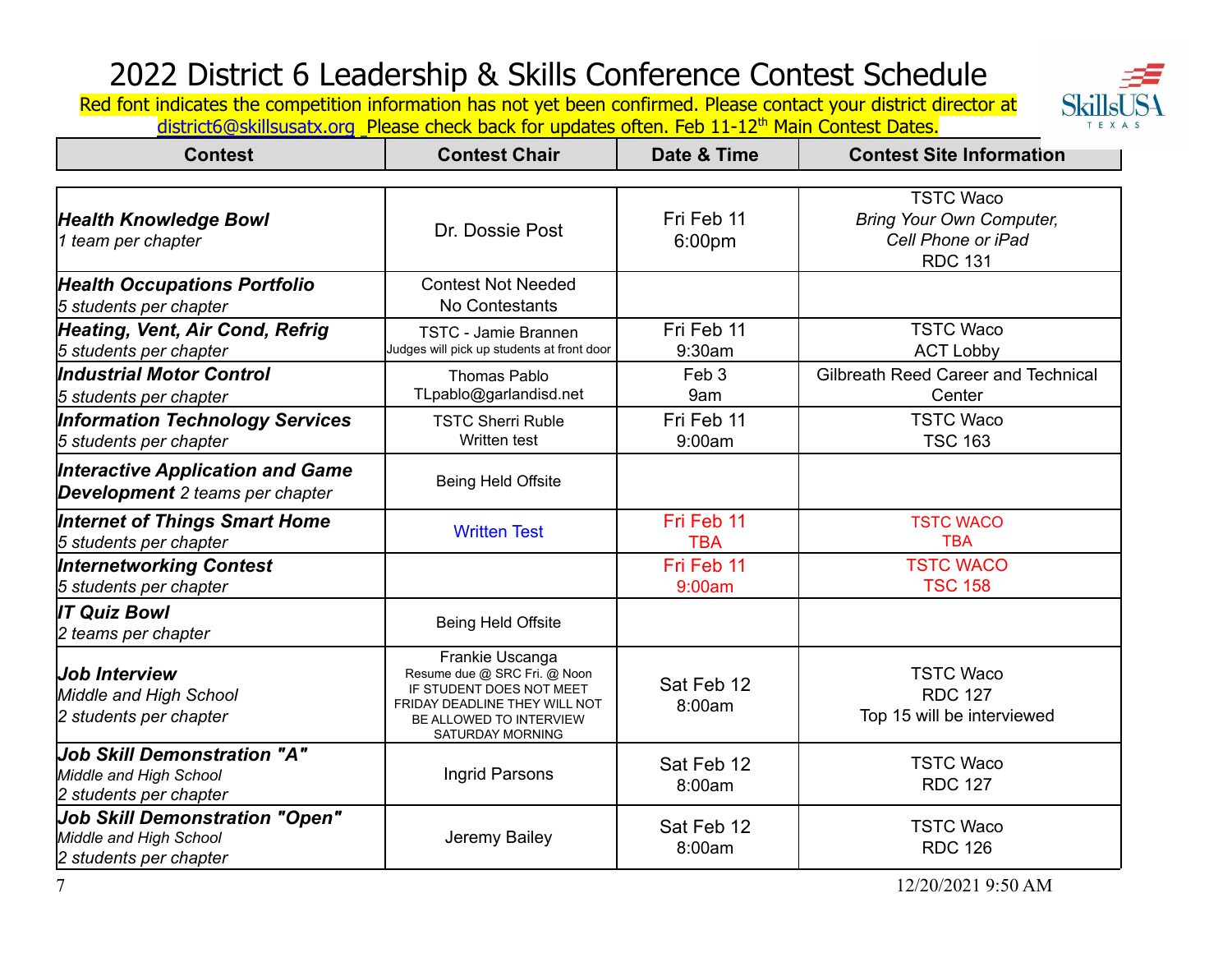

| <b>Contest</b>                                                                        | <b>Contest Chair</b>                                                     | Date & Time                      | <b>Contest Site Information</b>                                                         |
|---------------------------------------------------------------------------------------|--------------------------------------------------------------------------|----------------------------------|-----------------------------------------------------------------------------------------|
| <b>Land Surveying</b>                                                                 |                                                                          |                                  |                                                                                         |
| 5 students per chapter                                                                | Being Held Offsite                                                       |                                  |                                                                                         |
| <b>Marine Service Technology</b>                                                      | <b>Contest Not Needed</b>                                                |                                  |                                                                                         |
| 5 students per chapter                                                                | No Contestants                                                           |                                  |                                                                                         |
| <b>Masonry</b><br>5 students per chapter                                              | <b>Texas Masonry Council</b><br>Nacho<br>ignacio@texasmasonrycouncil.org | Fri Feb 11<br>9:00AM             | <b>TSTC Waco</b><br>BCT - Dock behind 107A<br>Enter at backside of north/northwest side |
| <b>Mechanical Drafting</b><br>5 students per chapter                                  | <b>Contest Not Needed</b><br>No Contestants                              |                                  |                                                                                         |
| <b>Mechatronics</b><br>5 students per chapter                                         | <b>Contest Not Needed</b><br>No Contestants                              |                                  |                                                                                         |
| <b>Medical Assisting</b><br>5 students per chapter                                    | Sandra Williams<br>Judge: Dr. Dorothy Post                               | Sat Feb 5<br>9:00am              | Dubiski Career High School                                                              |
| <b>Medical Math</b><br>5 students per chapter                                         | Marchelle Taylor/<br>Sandra Williams<br>Written Test Only                | Fri Feb 11<br>1:00pm             | <b>TSTC Waco</b><br>165-166                                                             |
| <b>Medical Terminology</b><br>5 students per chapter                                  | Marchelle Taylor/<br>Sandra Williams<br>Written Test Only                | Fri Feb 11<br>1:00 <sub>pm</sub> | <b>TSTC Waco</b><br>165-166                                                             |
| <b>Mobile Electronics Installation</b><br>5 students per chapter                      | <b>Written Test</b><br>TEHahni@garlandisd.net                            | Fri Feb 11<br><b>TBA</b>         | <b>TSTC Waco</b><br><b>TBA</b>                                                          |
| <b>Mobile Robotics Technology</b><br>Middle and High School<br>5 students per chapter | Joe Rizo<br>Joe.rizo@wacoisd.org                                         | Fri Feb 11<br>10:00am            | <b>TSTC</b><br><b>ASC Lobby</b>                                                         |
| <b>Motorcycle Service Technology</b><br>5 students per chapter                        | <b>Thomas Pablo</b><br>TLpablo@garlandisd.net                            | Feb <sub>3</sub><br>9am          | <b>Gilbreath Reed Career and Technical</b><br>Center                                    |
| Nail Art<br>5 students per chapter                                                    | Keisha Montgomery                                                        | Feb <sub>5</sub><br><b>TBA</b>   | <b>Dubiski Career HS</b>                                                                |
| <b>Nail Care</b><br>5 students per chapter                                            | <b>Contest Not Needed</b><br>No Contestants                              |                                  |                                                                                         |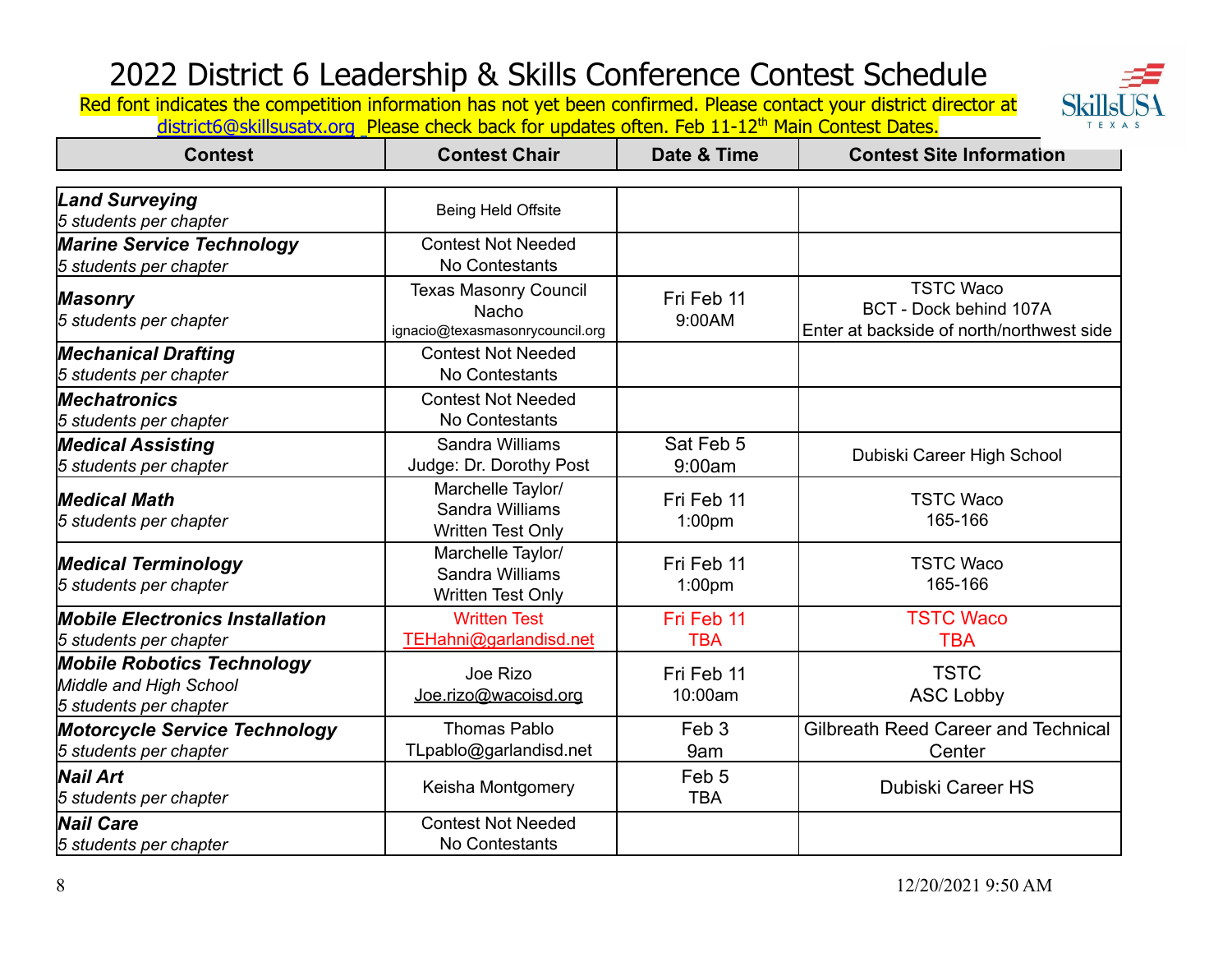

| <b>Contest</b>                                                                           | <b>Contest Chair</b>                              | Date & Time              | <b>Contest Site Information</b>        |
|------------------------------------------------------------------------------------------|---------------------------------------------------|--------------------------|----------------------------------------|
| <b>National Electrical Code Test</b><br>5 students per chapter                           | <b>Tim Davis</b><br><b>Written Test</b>           | Fri Feb 11<br><b>TBA</b> | <b>TSTC Waco</b><br><b>TBA</b>         |
| <b>Nurse Assisting</b><br>5 students per chapter                                         | Sandra Williams<br>Judge: Dr. Dorothy Post        | Sat Feb 5<br>10:00am     | Dubiski Career High School             |
| <b>Occupational Health &amp; Safety</b><br>Multiple and Single 2 teams per chapter       | Alexis Mata &<br>Jericka Hernandez                | Fri Feb 11<br><b>TBA</b> | <b>TSTC Waco</b><br><b>TBA</b>         |
| <b>Opening &amp; Closing Ceremonies</b><br>Middle and High School<br>2 teams per chapter | <b>Haley Patton</b>                               | Sat Feb 12<br>8:00am     | <b>TSTC Waco</b><br><b>SRC Gym</b>     |
| <b>Outstanding Chapter</b><br>Middle and High School<br>1 per school                     | <b>Bill Smith</b>                                 | Sat Feb 12<br><b>TBA</b> | <b>TSTC Waco</b>                       |
| <b>Outstanding SkillsUSA Texas</b><br><b>Member</b> 2 students per chapter               | <b>Contest Not Needed</b><br>No Contestants       |                          |                                        |
| Photography<br>5 students per chapter                                                    | Deanna Hand<br>djhand@garlandisd.net              | Fri Feb 11<br>9:00am     | <b>TSTC</b><br><b>JBC 160</b>          |
| <b>Pin Design</b><br><b>Middle and High School</b><br>2 students per chapter             | <b>Haley Patton</b>                               | Sat Feb 12<br>9:00am     | <b>TSTC Waco</b><br><b>EEC101K</b>     |
| Plumbing<br>5 students per chapter                                                       | <b>Contest Not Needed</b><br>No Contestants       |                          |                                        |
| <b>Power Equipment Technology</b><br>5 students per chapter                              | Don Lewis<br>Dlewis@garlandisd.net                | Fri Feb 3<br>9am         | <b>Gilbreath Reed Technical Center</b> |
| <b>Practical Nursing</b><br>5 students per chapter                                       | <b>Contest Not Needed</b><br>No Contestants       |                          |                                        |
| <b>Precision Machining Technology</b><br>5 students per chapter                          | <b>Brent Chandler</b><br>bchandler@garlandisd.net | Fri Feb 3<br>9am         | <b>Gilbreath Reed Technical Center</b> |
| <b>Prepared Speech</b>                                                                   |                                                   | Sat Feb 12               | <b>TSTC Waco</b>                       |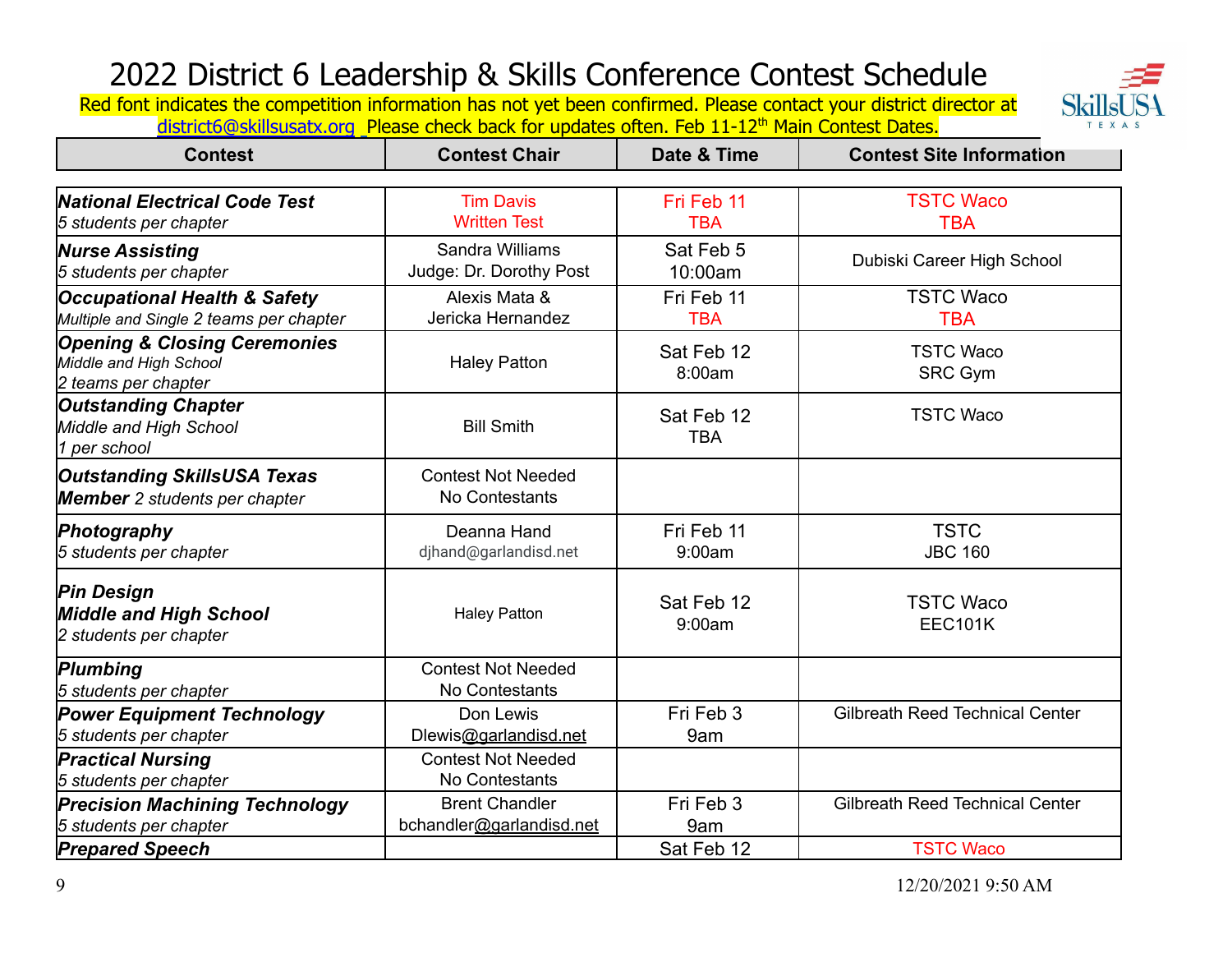Skills TEXAS

| <b>Contest</b>                                                                          | <b>Contest Chair</b>                        | Date & Time                          | <b>Contest Site Information</b>                                                             |
|-----------------------------------------------------------------------------------------|---------------------------------------------|--------------------------------------|---------------------------------------------------------------------------------------------|
| Middle and High School<br>2 students per chapter                                        |                                             | 8:00am                               | <b>RDC 125</b>                                                                              |
| <b>Principles of Engineering</b><br>5 students per chapter                              |                                             | Fri Feb 11<br>8:00am                 | <b>TSTC Waco</b><br>164                                                                     |
| <b>Promotional Bulletin Board Display</b><br>Middle and High School- 1 team per chapter | <b>Bill Smith</b><br><b>Bill Miller</b>     | Fri Feb 12<br>2:30 <sub>pm</sub>     | <b>TSTC Waco</b><br><b>SRC</b>                                                              |
| Quiz Bowl<br>Middle and High School- 1 teams per chapter                                |                                             | Thursday Feb 10                      | <b>TSTC Waco</b><br><b>RDC 101</b><br><b>Bring Your Own Computer,</b><br>Cell Phone or iPad |
| <b>Related Technical Math</b><br>2 students per chapter                                 | Frankie Uscanga<br>Alexis Mata              | Fri Feb 11<br>4:00pm                 | <b>TSTC Waco</b><br><b>RDC 101</b>                                                          |
| <b>Residential Commercial Appliance</b><br>Technology 5 students per chapter            | <b>Contest Not Needed</b><br>No Contestants | Fri Feb 11<br><b>TBA</b>             | <b>TBA</b>                                                                                  |
| <b>Restaurant Services</b><br>2 students per chapter                                    | Chef Jonathan Taylor                        | Moni Feb 7<br>4:30pm                 | Dubiski Career HS                                                                           |
| <b>Robotics &amp; Automation</b><br>2 teams per chapter                                 | <b>Contest Not Needed</b><br>No Contestants |                                      | Contest scheduled as needed                                                                 |
| <b>Robotics: Urban Search and Rescue</b><br>Middle and High School 2 teams per chapter  | Joe Rizo                                    | Fri Feb 11<br>10:00am                | <b>TSTC</b><br><b>ASC Lobby</b>                                                             |
| <b>Screen Printing</b><br>3 students per chapter                                        | <b>Kevin Walker</b>                         | February 25th, 2022<br>8:30am-3:30pm | Dubiski Career High Grand Prairie<br>Note: Please bring \$5 for each attendee for lunch     |
| <b>Sheet Metal</b><br>5 students per chapter                                            | <b>Contest Not Needed</b><br>No Contestants |                                      | Contest scheduled as needed                                                                 |
| SkillsUSA Texas Memorial<br><b>Scholarship</b> 2 students per chapter                   | <b>Contest Not Needed</b><br>No Contestants |                                      | Contest scheduled as needed                                                                 |
| <b>Team Engineering Middle School</b><br>2 teams per chapter                            | Joe Rizo                                    | Fri Feb 11<br><b>TBA</b>             | <b>TSTC Waco</b><br>BCT 107A Lab 3                                                          |
| <b>Team Works</b>                                                                       |                                             | Fri Feb 11                           | <b>TSTC Waco</b>                                                                            |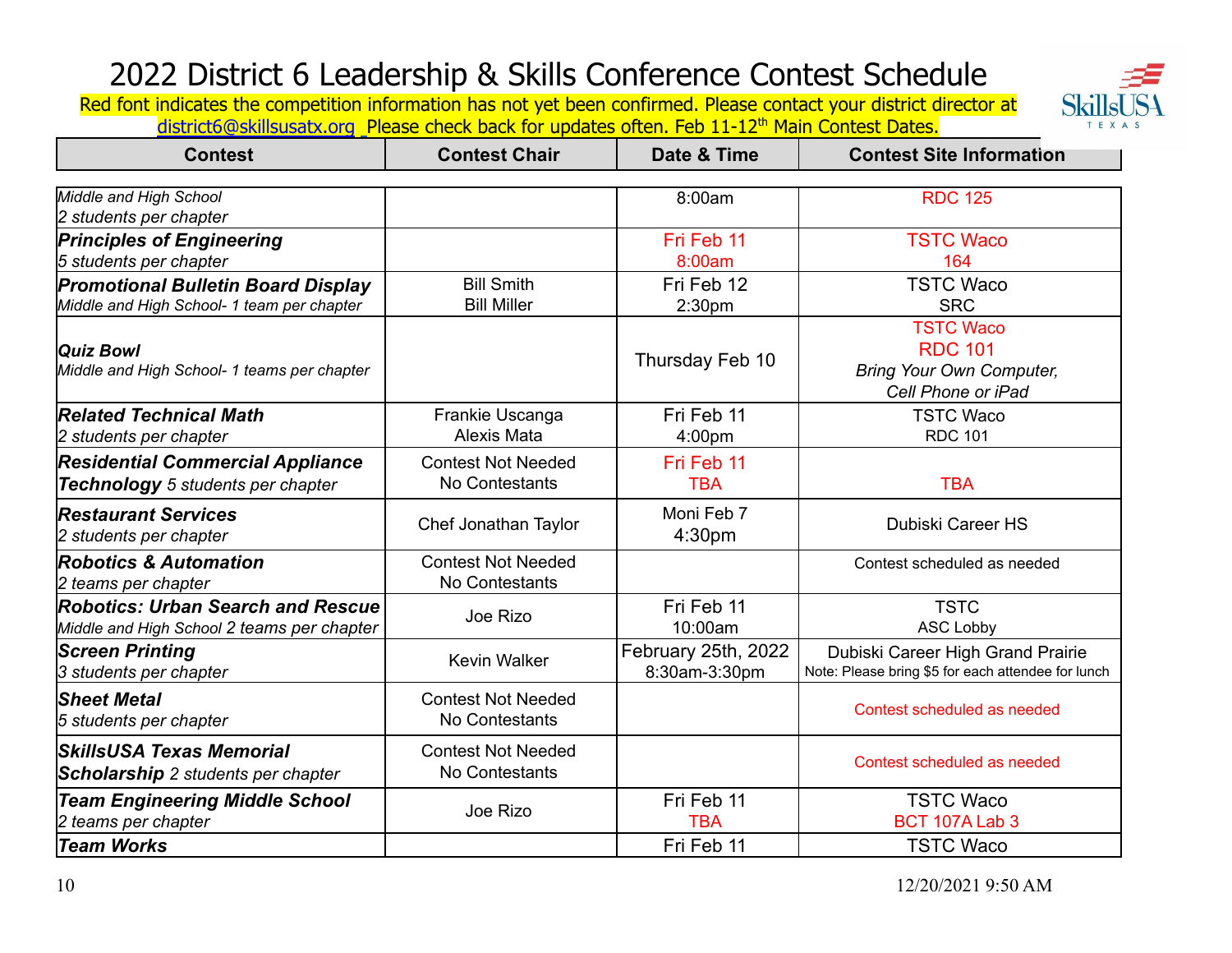**Skills** TEXAS

| <b>Contest</b>                                                   | <b>Contest Chair</b>                                                                | Date & Time                         | <b>Contest Site Information</b>                                                                               |
|------------------------------------------------------------------|-------------------------------------------------------------------------------------|-------------------------------------|---------------------------------------------------------------------------------------------------------------|
| 2 teams per chapter                                              |                                                                                     | <b>TBA</b>                          | BCt 107A Lab 3                                                                                                |
| <b>Technical Computer Applications</b><br>5 students per chapter | <b>TSTC - Patricia Kimberly</b>                                                     | Fri Feb 11<br>1:00 <sub>pm</sub>    | <b>TSTC Waco</b><br><b>TSC 162</b><br><b>Bring Your Computer -</b><br>Microsoft Office 2019 must be installed |
| <b>Technical Drafting</b><br>5 students per chapter              | <b>TSTC Bryan Clark</b>                                                             | Fri Feb 11<br>9:30am                | <b>TSTC Waco</b><br><b>PGC 204</b>                                                                            |
| <b>Telecommunications Cabling</b><br>5 students per chapter      | Renee Blackshear                                                                    | Fri Feb 11<br>1:00pm                | <b>TSTC</b><br><b>JBC 162</b>                                                                                 |
| <b>Television (Video) Production</b><br>2 teams per chapter      | Dee McCown<br>dmccown@garlandisd.net                                                | Wed., Feb 2<br>8:00am-4:30pm        | <b>Dallas Executive Airport</b><br>5661 Mariner Dr., Dallas, TX 75237                                         |
| <b>T-Shirt Design</b><br>2 students per chapter                  | <b>Haley Patton</b>                                                                 | Sat Feb 12<br>9:00am                | <b>TSTC Waco</b><br><b>EEC101K</b>                                                                            |
| <b>Web Design Team</b><br>2 teams per chapter                    | <b>TSTC - Julie Rhoades</b><br>Contestants bring your own<br>computer               | Fri Feb 11<br>9:00am                | <b>TSTC Waco</b><br><b>JBC 164</b>                                                                            |
| <b>Welding</b><br>5 students per chapter                         | <b>TSTC Richard Vargas</b><br>Lunch prior to contest start at<br>1:00 <sub>pm</sub> | Fri Feb 11<br>10:30am - Orientation | <b>TSTC Waco</b><br><b>ITC 180</b>                                                                            |
| <b>Welding Applications</b><br>5 students per chapter            | <b>TSTC Richard Vargas</b><br>Lunch prior to contest start at<br>1:00 <sub>pm</sub> | Fri Feb 11<br>10:30am - Orientation | <b>TSTC Waco</b><br><b>ITC 180</b>                                                                            |
| <b>Welding Art Sculpture</b><br>5 students per chapter           | <b>TSTC Richard Vargas</b><br>Lunch prior to contest start at<br>$1:00$ pm          | Fri Feb 11<br>10:30am - Orientation | <b>TSTC Waco</b><br><b>ITC 180</b>                                                                            |
| <b>Welding Fabrication Team</b><br>2 teams per chapter           | <b>TSTC Richard Vargas</b><br>Lunch prior to contest start at<br>1:00 <sub>pm</sub> | Fri Feb 11<br>10:30am - Orientation | <b>TSTC Waco</b><br><b>ITC 180</b>                                                                            |
| <b>Welding I</b>                                                 | <b>TSTC Richard Vargas</b>                                                          | Fri Feb 11                          | <b>TSTC Waco</b>                                                                                              |
| 11                                                               |                                                                                     |                                     | 12/20/2021 9:50 AM                                                                                            |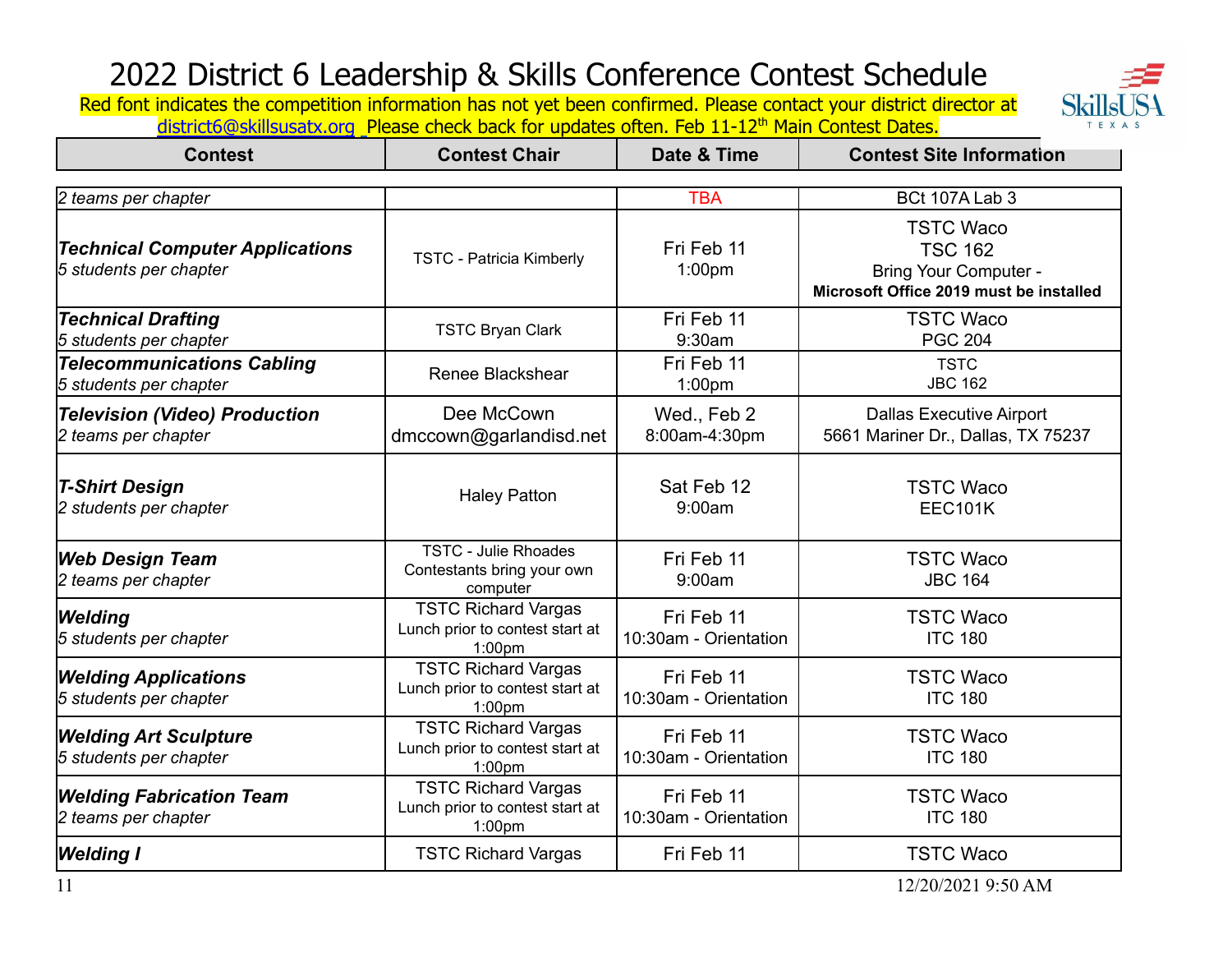

| Contest                | <b>Contest Chair</b>                                                   | Date & Time | <b>Contest Site Information</b> |
|------------------------|------------------------------------------------------------------------|-------------|---------------------------------|
|                        |                                                                        |             |                                 |
| 5 students per chapter | Lunch prior to contest start at $\left  \right $ 10:30am - Orientation |             | <b>ITC 180</b>                  |
|                        | l:00pm                                                                 |             |                                 |

- All contestants should prepare a one-page resume to be given to your Technical Chair at orientation.
- It is always good to have more than one copy. There will be no computer available to print these documents.
	- Check uniform requirements before arriving to compete to ensure compliance.
- **● Any project notebooks must contain a valid grade sheet to be judged. These are not available on site.**
	- NO PHYSICAL PROJECTS ON SITE THIS YEAR. NOTEBOOK SUBMISSION ONLY
		- You should have your contestant badge visible at all times.
		- No hover boards or skate boards allowed on contest properties.
	- Advisors: Contestants are required to have completed SkillsUSA Liability form in order to compete.
		- Advisors must be registered to attend any contest site.
		- **Officer Candidate Testing and Interviews TBD at TSTC Waco in the Recreation Center**
	- **● Opening and Closing Ceremony will be Saturday February 12th, 2022 at 3:00PM**